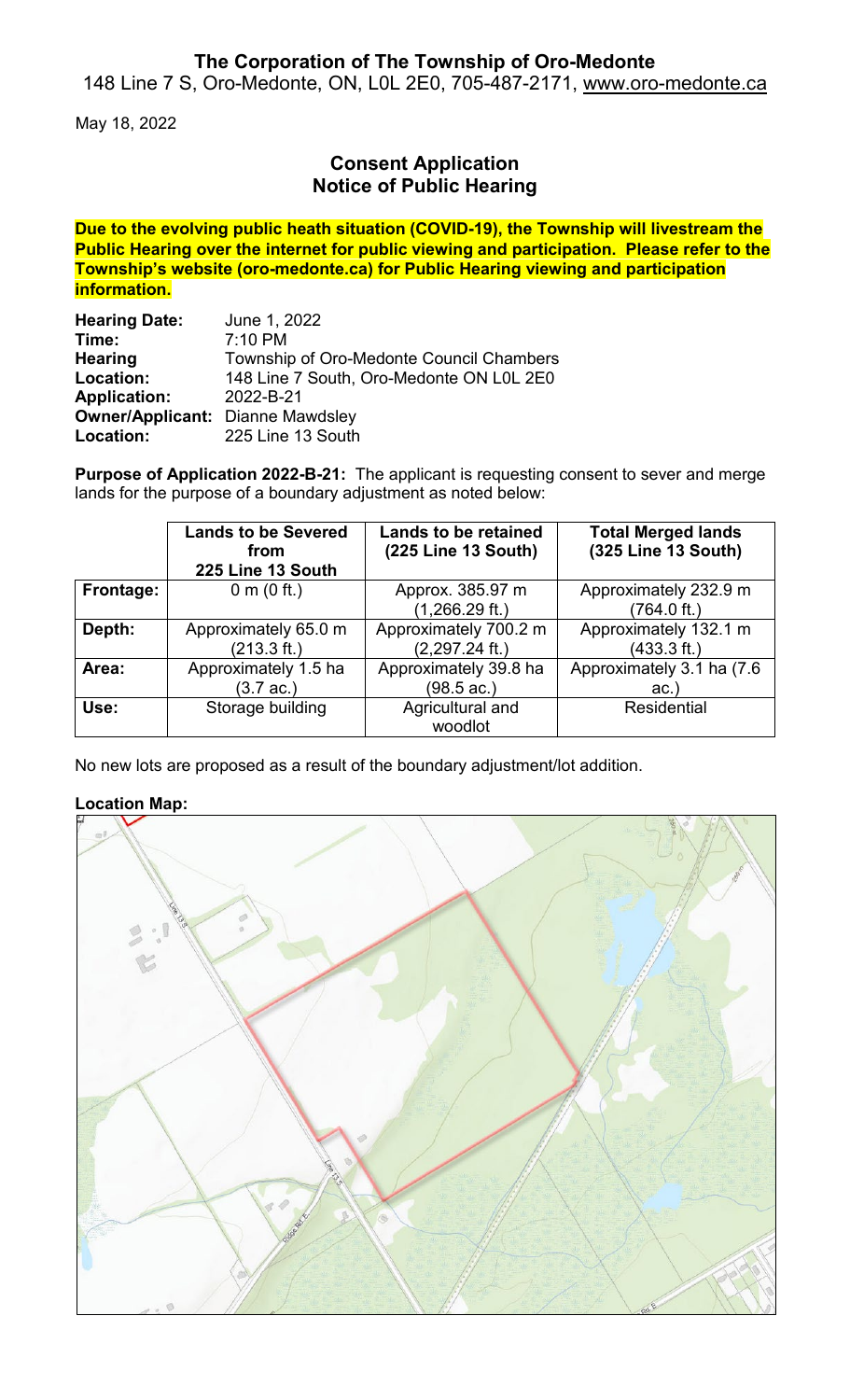### **Have Your Say:**

Input on the application is welcome and encouraged. For specific details regarding public participation during the meeting please check the Township website at [https://www.oro](https://www.oro-medonte.ca/municipal-services/planning-information)[medonte.ca/municipal-services/planning-information.](https://www.oro-medonte.ca/municipal-services/planning-information)

Written submissions can be made by:

- 1. Emailed to [planning@oro-medonte.ca](mailto:planning@oro-medonte.ca) prior to or during the Public Hearing;
- 2. Dropped in the drop box at the Township Administration Office on Line 7 South;
- 3. Faxed to (705) 487-0133; or,
- 4. Mailed through Canada Post.

If a person or public body does not make oral submissions at the public hearing or make written submissions prior to the decision on this application, and subsequently submits an appeal of the decision, the Ontario Land Tribunal may dismiss the appeal. If you wish to be notified of the decision of the Township of Oro-Medonte in respect to the application, you must make a written request.

Individuals who submit letters and other information to Council and its advisory bodies should be aware that all information, including contact information, contained within their communications may become part of the public record and may be made available through the agenda process, which includes publication on the Township's website.

Written submissions/requests should be directed to:

Township of Oro-Medonte 148 Line 7 South Oro-Medonte, Ontario L0L 2E0 Attn: Secretary-Treasurer, Development Services [planning@oro-medonte.ca](mailto:planning@oro-medonte.ca)

#### **More Information:**

For further information, please contact the Secretary-Treasurer during regular office hours Monday to Friday 8:30 a.m. to 4:30 p.m. A copy of the Staff Report will be available to the public on May 27, 2022 on the Township's Web Site: [www.oro-medonte.ca](http://www.oro-medonte.ca/) or from the Development Services Department.

Andy Karaiskakis Secretary-Treasurer